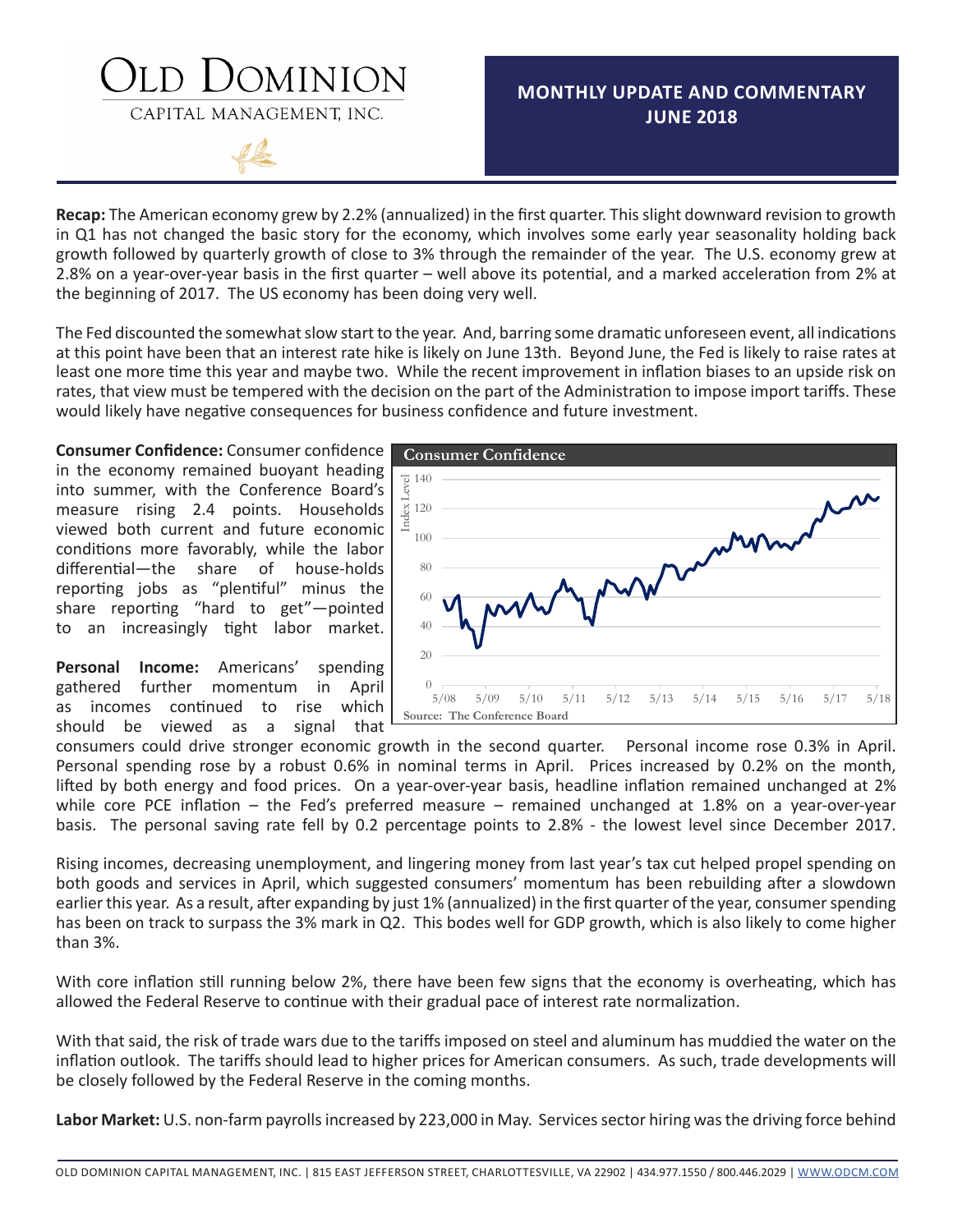# JOMINION

CAPITAL MANAGEMENT, INC.

the acceleration, although goods sector hiring also held up relatively well. Perhaps even more surprising was the unemployment rate falling to 3.8% – the lowest reading in 18 years. The labor force rose by a modest 12,000 people, and the participation rate dropped to 62.7%, highlighting that structural challenges to bringing more workers back into the labor force have persisted. Wage growth accelerated in May, rising 0.3% on the month. On a year-on-year basis, growth in average hourly earnings picked up to 2.7%.

**Change in Total Non-Farm Payrolls and Unemployment Rate** MoM Chg Non-Farm Payroll **Communist Communist Rate** MoM Change in Total Non-Farm Payroll<br>(Thousands of People) Seasonally Adjusted (Thousands of People) Seasonally Adjusted  $\mathcal{O}_0$ Unemployement Rate (%) MoM Change in Total Non-Farm Payroll 600 16  $\mathfrak{L}$  $Ra$ 400 14 ployement 12 200 10  $\theta$ Inem -200 8 -400 6 -600 4 -800  $\mathfrak{D}$ -1,000  $\theta$ 5/08 5/09 5/10 5/11 5/12 5/13 5/14 5/15 5/16 5/17 5/18 **Source: U.S Bureau of Labor Statistics**

May's healthy hiring tally in part represented a catch up from some weather-related

weakness in recent months. Monthly payroll tallies were expected to slow in line with a maturing expansion as the economy ran out of people to pull back into the labor force. With wage pressures picking up and the unemployment rate falling again, the Federal Reserve will likely raise interest rates on June 13th.

**Oil Price and Inflation:** Oil prices have been rising steadily over the past month, with implications for the domestic and global economy. Higher energy prices should help support domestic investment and overall economic activity in oil exporting countries such as Saudi Arabia, Canada, and increasingly the United States. However, consumers will likely begin feeling the pinch from higher gas prices. The pass-through to consumers from rising energy prices has usually been quite brisk, and this time is no exception. The U.S. CPI report for April saw prices rise 2.5% over the past twelve months, largely owing to a strong upward move in the price of gasoline  $(+13.4\%$  y/y).



That said, inflationary price pressures overall have remained fairly subdued, despite strong economic activity and tightening labor markets. Inflation should hold near the Fed's 2% target for the remainder of the year, with the economy running just hot enough to warrant as many as two more rate hikes this year.

**Housing:** Higher interest rates will certainly have an impact on the housing market. After declining by 6% in the first quarter, existing home sales have started the second quarter on weak footing as activity fell 2.5% in April. Sales of new homes also took a break in April, declining by 1.5%. Since the start of the year, the average rate on a 30-year mortgage rose by 0.70% basis points. Rising rates alongside brisk growth in home prices have dented affordability; however, this has only been part of the story behind relatively tepid home sales. Low inventory levels of existing houses on the market have been the most important factor restraining resale activity. The pace of new construction has remained modest and will likely be constrained by labor shortages and rising housing component costs. The overall pace of activity in the housing market will likely once again remain modest this year.

**Manufacturing Index:** The Institute for Supply Management (ISM) manufacturing index rose by 1.4 points to 58.7 in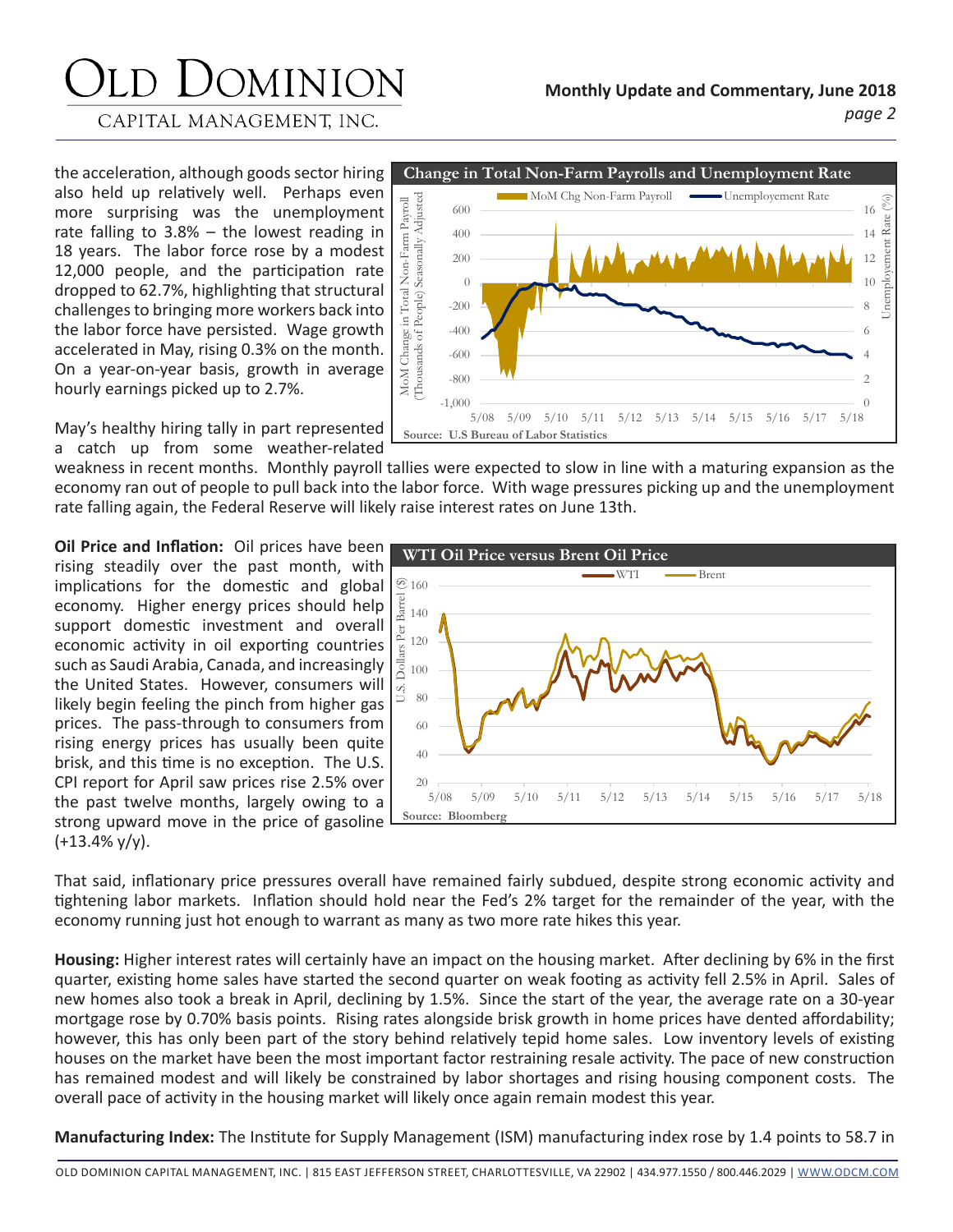# JOMINION

CAPITAL MANAGEMENT, INC.

May, marking the first increase since February. Consistent with anecdotal evidence found in the Fed's latest Beige Book, the pace of U.S. manufacturing picked up in May. Still, capacity constraints have continued to be a concern.

The impact of trade tensions and uncertainty was also apparent in this release. Trade subcomponents declined for three consecutive months, and survey respondents expressed concerns about rising prices of steel and aluminum, and experienced large degrees of uncertainty due to trade disputes. With steel and aluminum tariffs taking effect, and retaliatory trade actions from other



countries on the horizon, it appeared that those worries would only intensify for U.S. businesses in the coming months.

**Euro Zone:** The eurozone's May annual rate of inflation was 1.9% higher than in 2017, a jump from the 1.2% rate of inflation recorded in April, the highest level since April of last year. Much of that pickup was due to rising energy prices. But slower economic growth and political turmoil in Italy suggests the path ahead remains uncertain for policy makers.

The pickup could fade if volatile energy prices give up their gains, or a first-quarter economic slowdown proves more durable than expected. Political upheaval in Italy threatens the stability efforts the ECB has worked hard to contain over the past six years.

While the ECB has targeted a headline inflation rate of just under 2%, it has tended not to react to changes that were primarily driven by volatile energy costs, in common with most other central banks. For an energy importer such as the Euro zone, higher prices have crimped growth, since they could force consumers to cut back on purchases of other



goods and services produced inside the currency area. Economic data releases and business surveys released since the end of the first quarter have not pointed to a rebound in growth across the zone.

The wild card for policy makers is Italy, where the President blocked the formation of a euro-skeptic government, prompting a jump in government borrowing costs and a weakening of the euro. In the wake of Italy's political and bond market turbulence, there is a likelihood that the ECB will soon signal that the program of bond buys will carry on at least until the end of the year, and possibly beyond. This turmoil has reinforced the view that the bank will extend the asset-buying program into 2019 and that the likelihood of rate hikes will now be pushed out much further into the future.

**Emerging Markets:** Elsewhere, India's economy accelerated for the third consecutive quarter, rising 7.7 percent year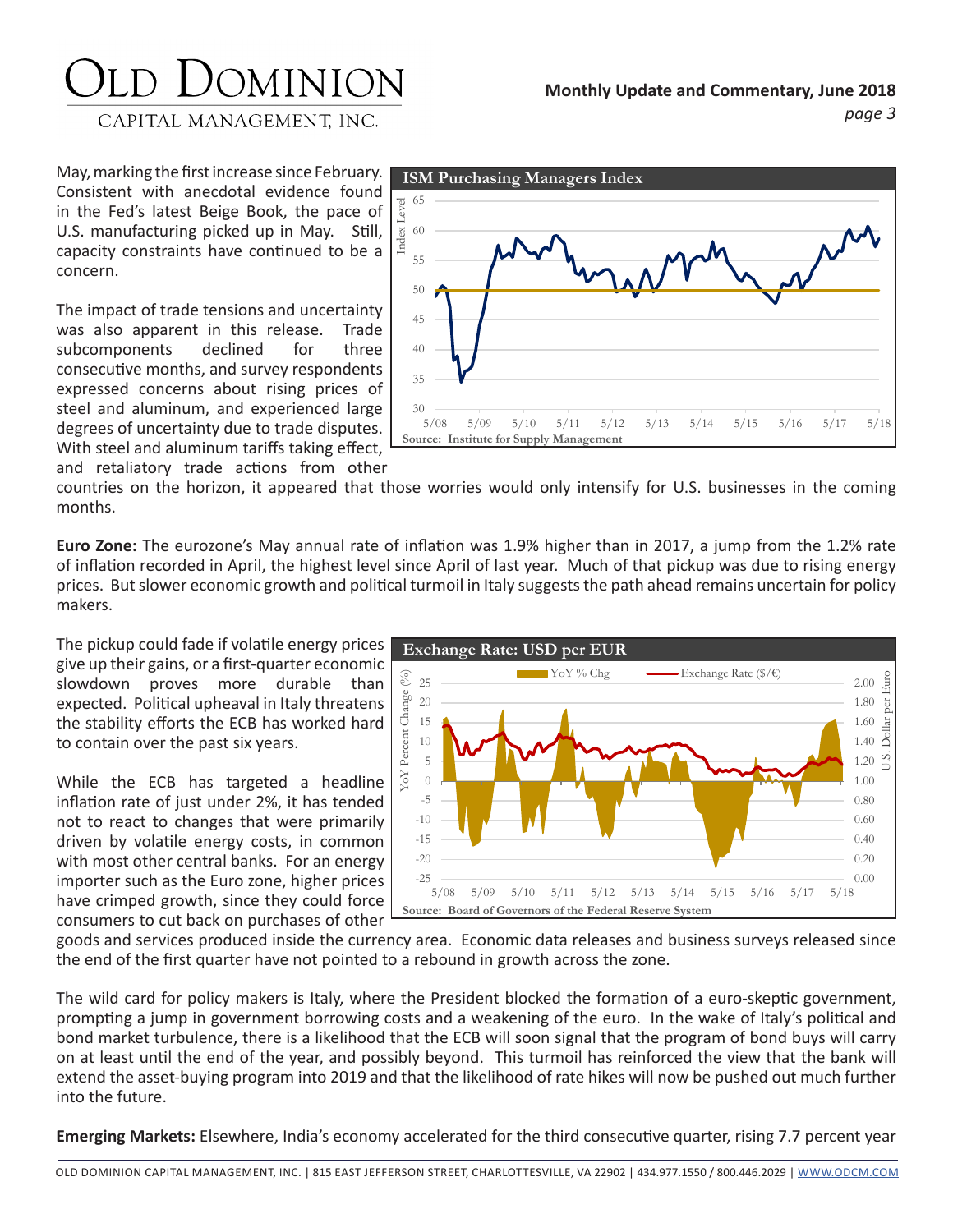## JOMINION

CAPITAL MANAGEMENT, INC.

over year. The data were supportive of the view that India's economy has turned the corner after an economic slowdown driven by structural reforms surrounding demonetization and the rollout of the goods and services tax. The Reserve Bank of India (RBI), which had been cutting its main policy rate over the 2015-2017 period to combat a slowdown in growth and inflation, has been on hold since last summer. With inflation in check and economic growth gaining momentum, the Reserve Bank of India would seem content to assess the incoming data and let the recovery continue unperturbed.

**Tariffs:** The U.S. administration imposed a 10% ad valorem tariff (proportional to price) on aluminum imports and a 25% ad valorem tariff on steel imports from the European Union as well as Canada and Mexico. The amount of trade actually effected by this change has been quite small: about 0.8% of annual Canadian output, 0.3% of Mexican output, and 0.04% of EU output. As such, these tariffs are likely to have a very minor direct effect on economic activity, jobs, and consumer price inflation in these regions. However, there is a chance of a more outsized negative impact on economic activity if the imposition of these tariffs should dent confidence and therefore results in the delay or cancellation of new investment in these regions.

Moreover, the policy risks higher prices on imports, painful retaliation against U.S. exports and longer-term strife with allies. Consumer price inflation should be increased by at least 0.1 percentage points this year and next from these tariffs. However, equivalent tariffs announced by affected regions and the potential for further tariff escalations could amplify the estimated drag on economic growth and lift to consumer price inflation.

**Outlook:** Recent U.S. economic data has been broadly positive. American consumers were back in full force in April, with personal spending rising by a robust 0.4% in real terms, building on a solid March performance. The backto-back gains have pointed to a 3.5% rebound in second quarter consumer spending after a soft first-quarter print (1% Q/Q annualized). This narrative has been further reinforced by a strong labor market. In May, payroll gains beat expectations, the unemployment rate fell to an 18-year low and wage growth accelerated. The latest data has cemented the case for a Federal Reserve interest rate hike on June 13th.

With manufacturing activity slowing from a very strong pace of expansion in Europe, observers are worried that global economic momentum may be starting to slip. Still, global growth is expected to expand by 3.8% in 2018 though momentum has clearly slowed in Europe and some other regions.

Escalation of trade tensions poses a clear downside risk to global growth by elevating economic policy uncertainty and denting business confidence both domestically and abroad. Although they have had limited impact thus far, these types of feuds can quickly escalate. Add to this the Iran sanctions and the uncertainty of any fruitful results from talks with North Korea adds to the reservoir of downside risks.

*Sources: Department of Labor, Department of Commerce, Institute for Supply Management, Indian Ministry of Statistics and Programme Implementation, Eurostat, Yahoo Finance, Bloomberg, the Conference Board.*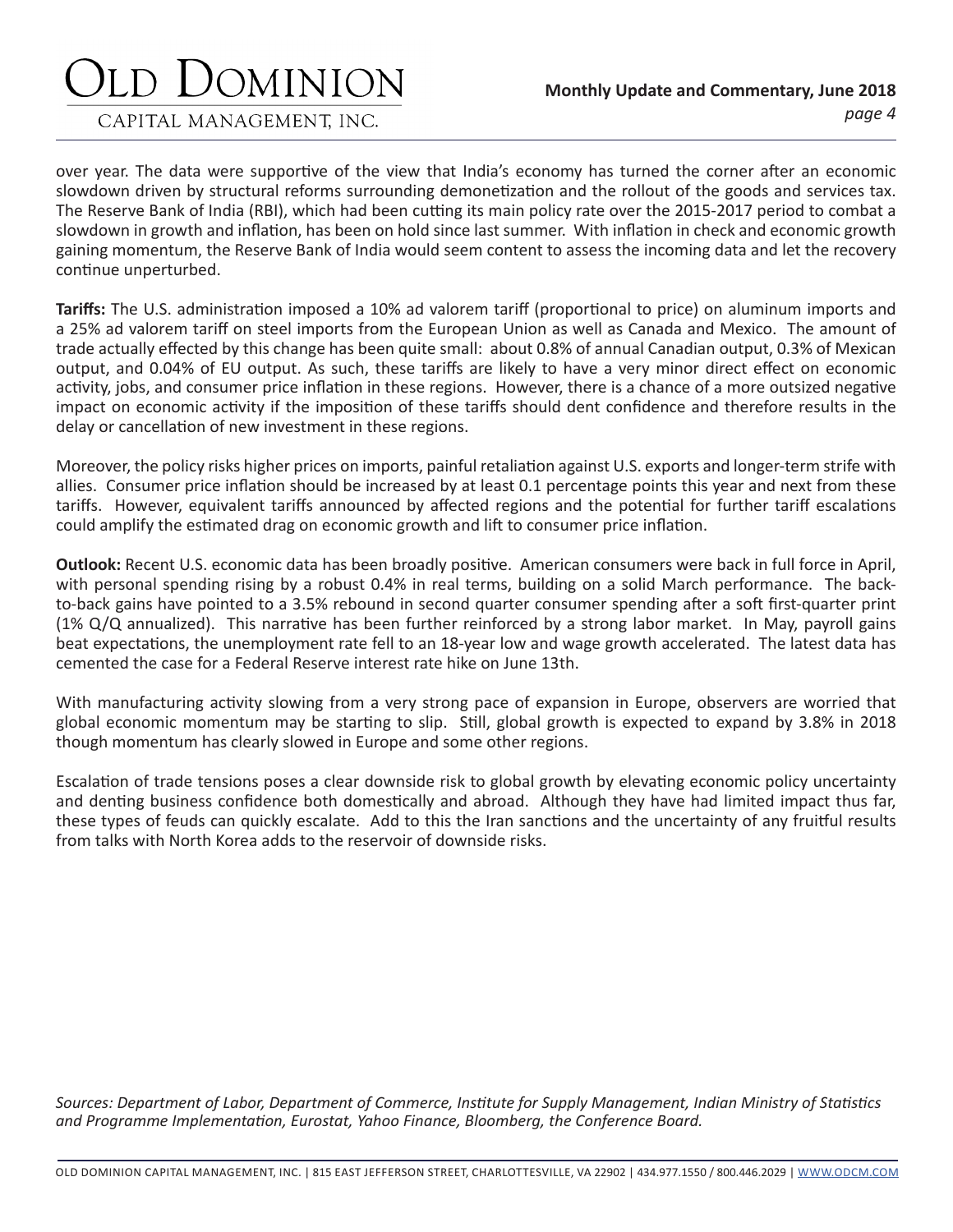## DOMINION  $\sum$

## **Index Performance as of 5/31/18**

|                                                         | 1 Week             | 1 Month            | <u>QTD</u>         | 3 Month            | <b>YTD</b>         | 1 Year        | 3 Year       | 5 Year       |
|---------------------------------------------------------|--------------------|--------------------|--------------------|--------------------|--------------------|---------------|--------------|--------------|
| <b>Russell</b>                                          |                    |                    |                    |                    |                    |               |              |              |
| <b>3000 Value</b>                                       | $-1.07$            | 0.99               | 1.43               | $-0.14$            | $-1.43$            | 8.85          | 7.71         | 10.15        |
| 3000                                                    | $-0.61$            | 2.82               | 3.21               | 1.14               | 2.55               | 15.06         | 10.71        | 12.85        |
| 3000 Growth                                             | $-0.19$            | 4.53               | 4.88               | 2.32               | 6.43               | 21.32         | 13.68        | 15.51        |
| <b>1000 Value</b>                                       | $-1.17$            | 0.59               | 0.93               | $-0.85$            | $-1.93$            | 8.25          | 7.44         | 10.10        |
| 1000                                                    | $-0.69$            | 2.55               | 2.90               | 0.57               | 2.19               | 14.60         | 10.70        | 12.92        |
| 1000 Growth                                             | $-0.26$            | 4.38               | 4.75               | 1.88               | 6.23               | 21.02         | 13.93        | 15.70        |
| <b>Mid Cap Value</b>                                    | $-0.81$            | 1.09               | 1.59               | 1.84               | $-0.96$            | 8.32          | 7.57         | 10.83        |
| <b>Mid Cap</b>                                          | $-0.76$            | 2.27               | 2.11               | 2.18               | 1.64               | 12.67         | 8.57         | 11.80        |
| <b>Mid Cap Growth</b>                                   | $-0.69$            | 3.74               | 2.76               | 2.59               | 4.99               | 18.42         | 9.99         | 13.01        |
| <b>2000 Value</b>                                       | 0.05               | 5.82               | 7.65               | 8.98               | 4.81               | 16.35         | 11.04        | 10.96        |
| 2000                                                    | 0.36               | 6.07               | 6.99               | 8.37               | 6.90               | 20.76         | 10.97        | 12.19        |
| 2000 Growth                                             | 0.64               | 6.30               | 6.40               | 7.83               | 8.85               | 25.08         | 10.81        | 13.33        |
| <b>Standard &amp; Poors</b>                             |                    |                    |                    |                    |                    |               |              |              |
| <b>S&amp;P 500</b>                                      | $-0.77$            | 2.41               | 2.80               | 0.19               | 2.02               | 14.38         | 10.97        | 12.98        |
| <b>Consumer Disc</b>                                    | $-0.20$            | 1.99               | 4.40               | 1.97               | 7.63               | 17.82         | 13.33        | 15.35        |
| <b>Consumer Staples</b>                                 | $-0.26$            | $-1.53$            | $-5.78$            | $-6.61$            | $-12.49$           | $-10.14$      | 3.35         | 7.17         |
| <b>Energy</b>                                           | $-0.72$            | 3.04               | 12.68              | 14.55              | 6.05               | 19.93         | 2.25         | 1.67         |
| <b>Financials</b>                                       | $-2.72$            | $-0.90$            | $-1.27$            | $-5.53$            | $-2.21$            | 18.97         | 13.08        | 13.19        |
| <b>Health Care</b>                                      | $-0.83$            | 0.22               | 1.44               | $-1.67$            | 0.20               | 10.26         | 5.01         | 13.25        |
| Industrials                                             | $-1.97$            | 3.01               | 0.13               | $-2.55$            | $-1.43$            | 10.46         | 11.59        | 13.13        |
| <b>Information Technology</b>                           | 0.10               | 7.37               | 7.47               | 3.27               | 11.26              | 28.20         | 20.94        | 21.10        |
| <b>Materials</b>                                        | $-1.93$            | 2.07               | 2.22               | $-2.11$            | $-3.42$            | 11.55         | 6.93         | 9.83         |
| <b>Real Estate</b>                                      | 1.73               | 2.26               | 1.62               | 5.46               | $-3.47$            | 2.49          | 5.61         | 7.51         |
| <b>Telecom Services</b>                                 | $-1.70$            | $-2.28$            | $-3.24$            | $-4.20$            | $-10.48$           | $-3.85$       | 2.25         | 3.62         |
| <b>Utilities</b>                                        | 1.43               | $-1.13$            | 0.95               | 4.75               | $-2.38$            | $-2.09$       | 8.41         | 10.18        |
| Other U.S. Equity                                       |                    |                    |                    |                    |                    |               |              |              |
| Dow Jones Industrial Avg.                               | $-1.51$            | 1.41               | 1.76               | $-1.90$            | $-0.24$            | 18.91         | 13.46        | 12.78        |
| Wilshire 5000 (Full Cap)                                | $-0.53$            | 2.80               | 3.35               | 1.20               | 2.63               | 15.10         | 10.58        | 12.69        |
| <b>International Equity - Broad Market</b>              |                    |                    |                    |                    |                    |               |              |              |
| <b>MSCI EAFE</b>                                        | $-1.73$            | $-2.25$            | $-0.02$            | $-1.82$            | $-1.55$            | 7.97          | 4.33         | 5.93         |
| <b>MSCI EM</b>                                          | $-1.19$            | $-3.54$            | $-3.97$            | $-5.76$            | $-2.61$            | 14.03         | 6.17         | 4.52         |
| <b>MSCI Frontier Markets</b>                            | $-1.71$            | $-9.22$            | $-12.08$           | $-11.28$           | $-7.59$            | 6.08          | 3.35         | 4.11         |
| <b>MSCI ACWI</b>                                        | $-1.12$            | 0.12               | 1.08               | $-1.08$            | 0.11               | 11.84         | 7.52         | 8.88         |
| <b>MSCI ACWI Ex USA</b><br><b>MSCI AC Asia Ex Japan</b> | $-1.54$<br>$-0.57$ | $-2.31$<br>$-1.32$ | $-0.75$<br>$-0.62$ | $-2.50$<br>$-2.12$ | $-1.92$<br>0.04    | 9.67<br>17.27 | 4.74<br>7.42 | 5.46<br>7.96 |
|                                                         |                    |                    |                    |                    |                    |               |              |              |
| <b>International Equity - Country Region</b>            |                    |                    |                    |                    |                    |               |              |              |
| <b>MSCI Brazil</b>                                      | $-5.98$            | $-16.37$           | $-19.71$           | $-21.19$           | $-9.78$            | 6.86          | 7.44         | $-3.43$      |
| <b>MSCI BRIC</b><br><b>MSCI China</b>                   | $-0.63$            | $-1.82$            | $-2.29$            | $-5.38$            | $-0.12$            | 22.04         | 7.21         | 6.24         |
|                                                         | $-0.47$            | 1.84               | 1.81<br>$-0.61$    | $-1.54$            | 3.66               | 30.85         | 6.93         | 11.68        |
| <b>MSCI Europe</b><br><b>MSCI India</b>                 | $-2.17$<br>3.00    | $-3.28$<br>$-3.59$ | 0.37               | $-1.80$<br>$-3.23$ | $-2.58$<br>$-6.61$ | 4.83<br>6.68  | 3.37<br>5.79 | 5.30<br>7.71 |
| <b>MSCI Japan</b>                                       | $-1.13$            | $-0.99$            | $-0.32$            | $-2.43$            | 0.51               | 14.57         | 6.53         | 8.29         |
| <b>MSCI EM Latin America</b>                            | $-4.48$            | $-14.06$           | $-15.15$           | $-15.96$           | $-8.34$            | 3.67          | 3.40         | $-3.62$      |
| <b>MSCI Russia</b>                                      | $-0.46$            | 1.13               | $-6.39$            | $-9.89$            | 2.39               | 20.74         | 9.86         | 0.37         |
|                                                         |                    |                    |                    |                    |                    |               |              |              |